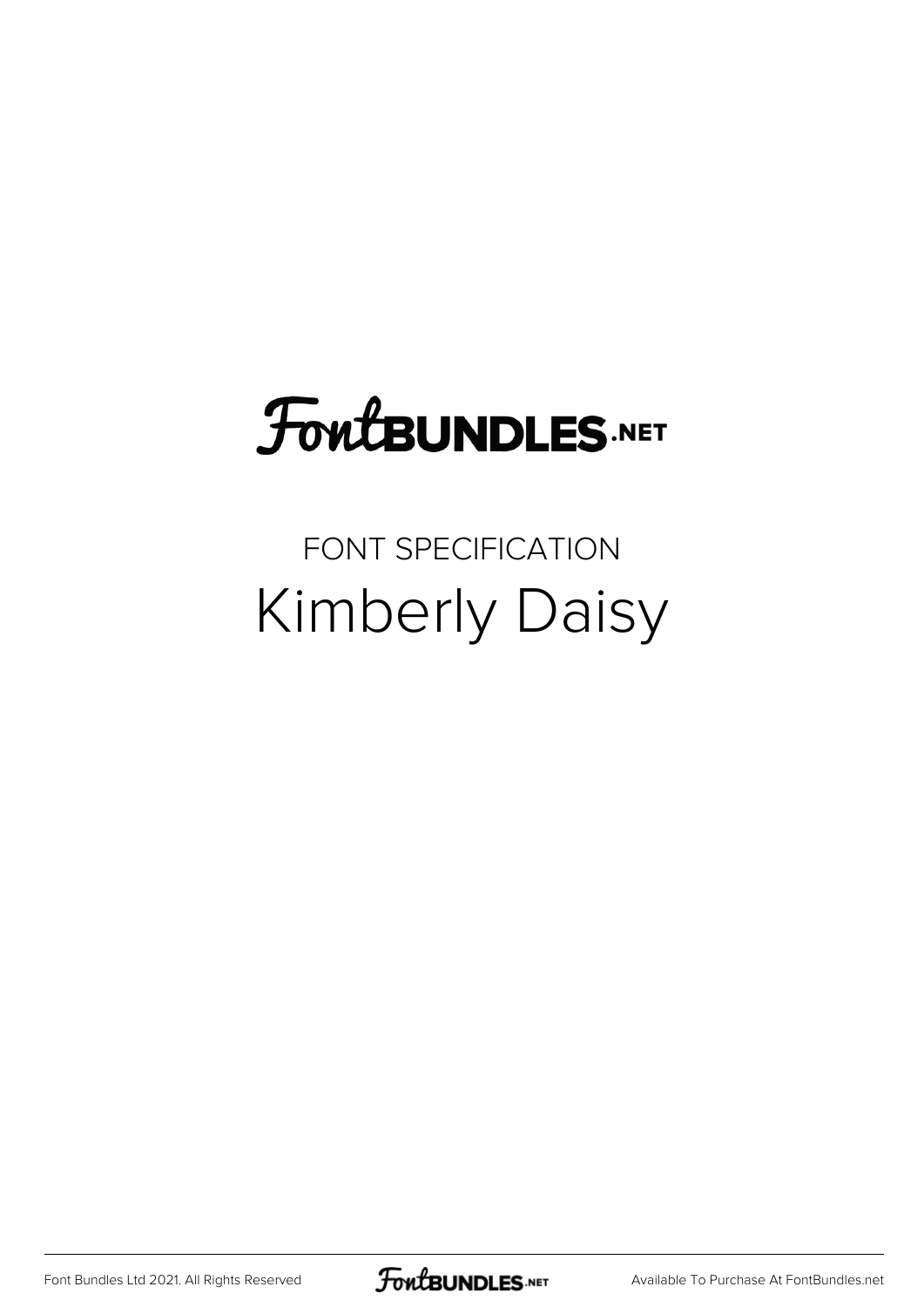## Kimberly Daisy - Regular

**Uppercase Characters** 

ABCDEFGHIJKLMNOPQRSTUUWX  $47$ 

Lowercase Characters

abcdefghijklmnoparstuvwxyz

**Numbers** 

## $0123456789$

Punctuation and Symbols  $\# \ \ \mathcal{S} \ \ \mathcal{C} \ \ \mathcal{C} \ \ \mathcal{C} \ \ \mathcal{C} \ \ \mathcal{C} \ \ \mathcal{C} \ \ \mathcal{C} \ \ \mathcal{C} \ \ \mathcal{C} \ \ \mathcal{C} \ \ \mathcal{C} \ \ \mathcal{C} \ \ \mathcal{C} \ \ \mathcal{C} \ \ \mathcal{C} \ \ \mathcal{C} \ \ \mathcal{C} \ \ \mathcal{C} \ \ \mathcal{C} \ \ \mathcal{C} \ \ \mathcal{C} \ \ \mathcal{C} \ \ \mathcal{C} \ \ \mathcal{C} \ \ \mathcal{C} \ \ \mathcal{C} \ \$  $> ? C \cup 1 ' - { | }' \} i \notin 1 ' s$  $\bigcirc$   $\qquad \circ$   $\qquad \circ$   $\qquad \circ$   $\qquad \circ$   $\qquad \circ$   $\qquad \circ$   $\qquad \circ$   $\qquad \circ$   $\qquad \circ$   $\qquad \circ$   $\qquad \circ$   $\qquad \circ$   $\qquad \circ$   $\qquad \circ$   $\qquad \circ$   $\qquad \circ$   $\qquad \circ$   $\qquad \circ$   $\qquad \circ$   $\qquad \circ$   $\qquad \circ$   $\qquad \circ$   $\qquad \circ$   $\qquad \circ$   $\qquad \circ$   $\qquad \circ$   $\qquad \circ$  $\frac{1}{2}$  $\frac{1}{4}$  $\frac{3}{4}$  $\circ$  $\mathbf{1}$  $\gg$ 

All Other Glyphs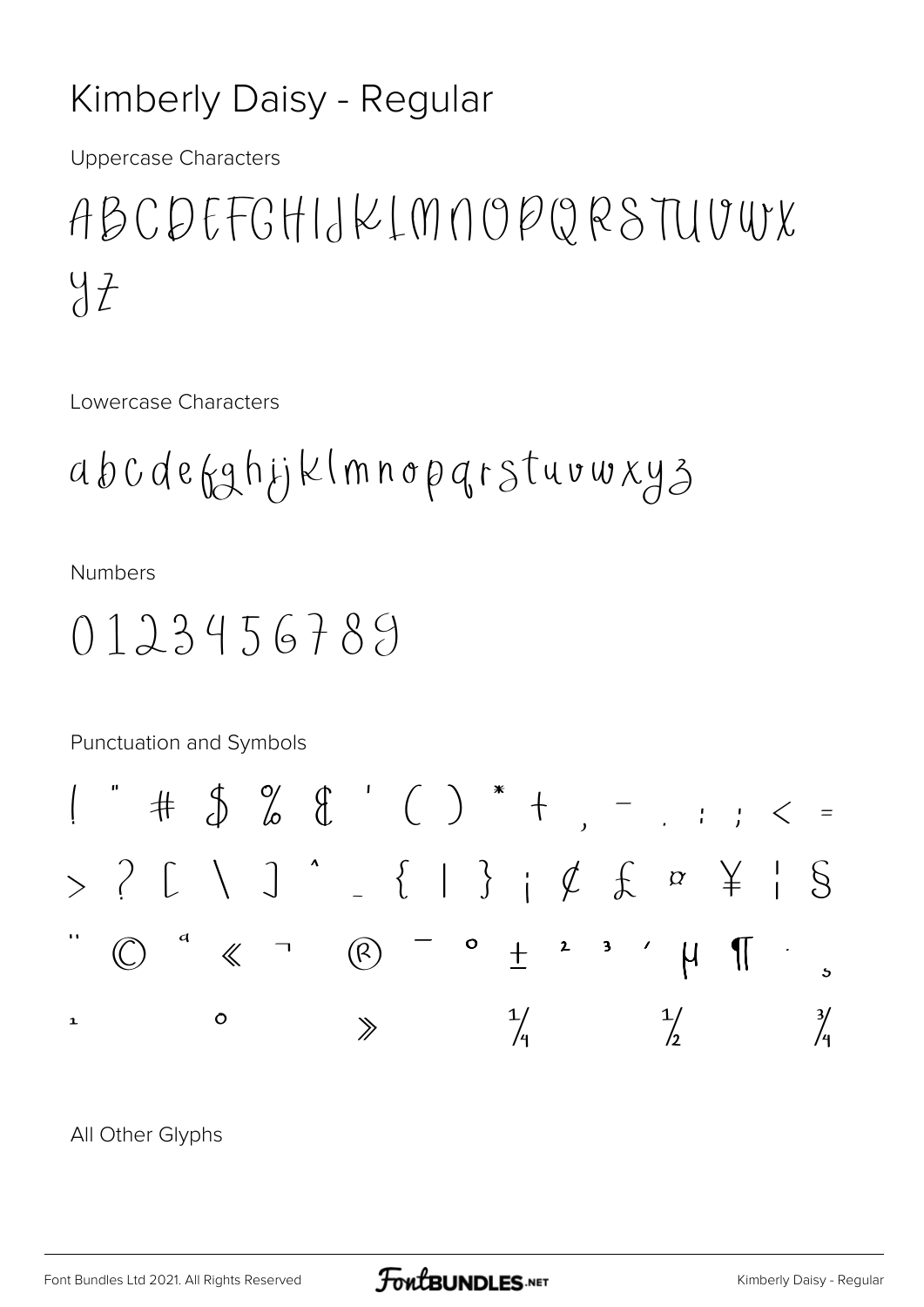